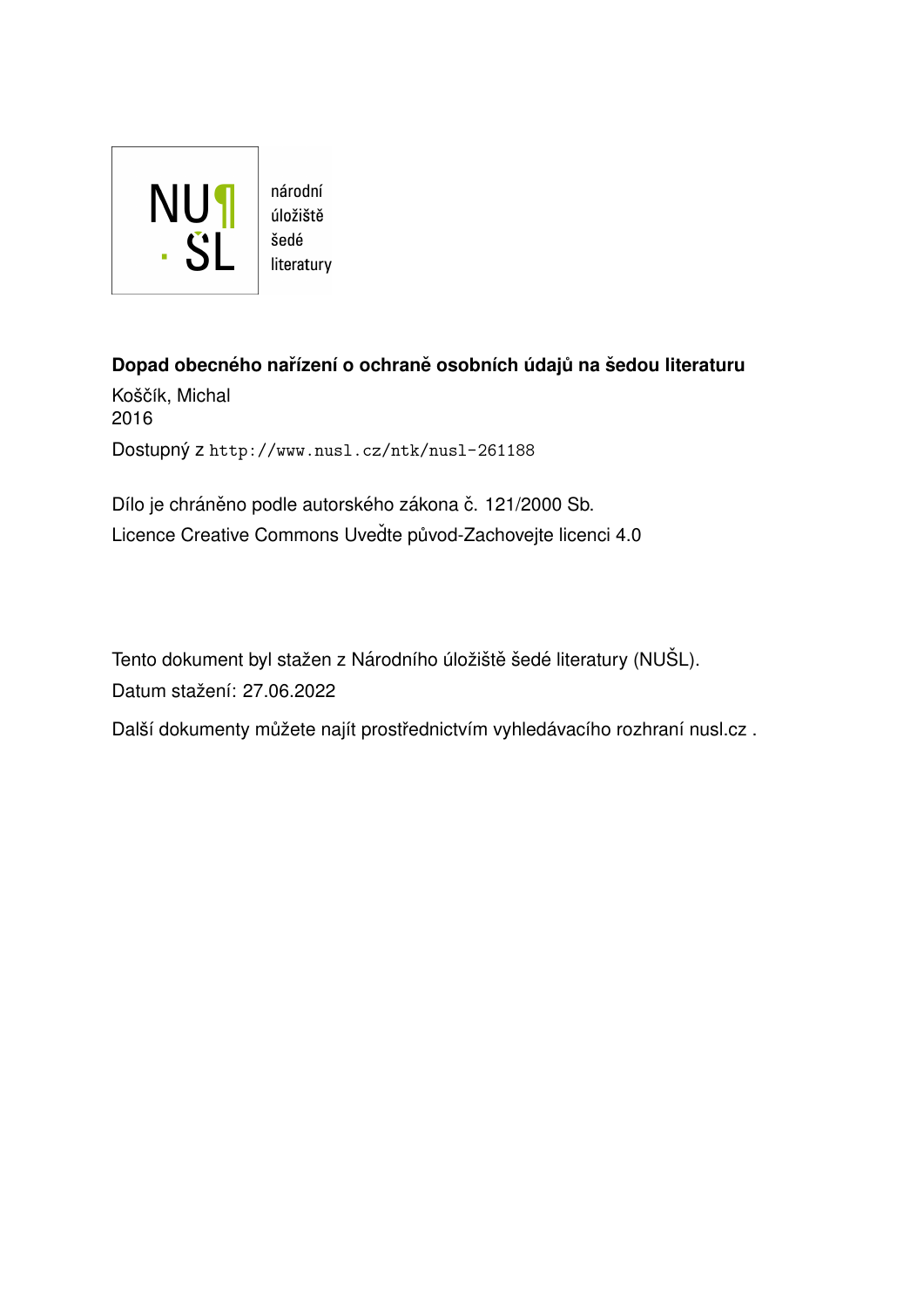

# **General Data Protection Regulation**

Impact on the repositories

Michal Koščík

This presentation is licensed under the Creative Commons: CC - BY - SA - 4.0 ([https://creativecommons.org/licenses/by-sa/4.0/\)](https://creativecommons.org/licenses/by-sa/4.0/), via <http://invenio.nusl.cz/record/261188>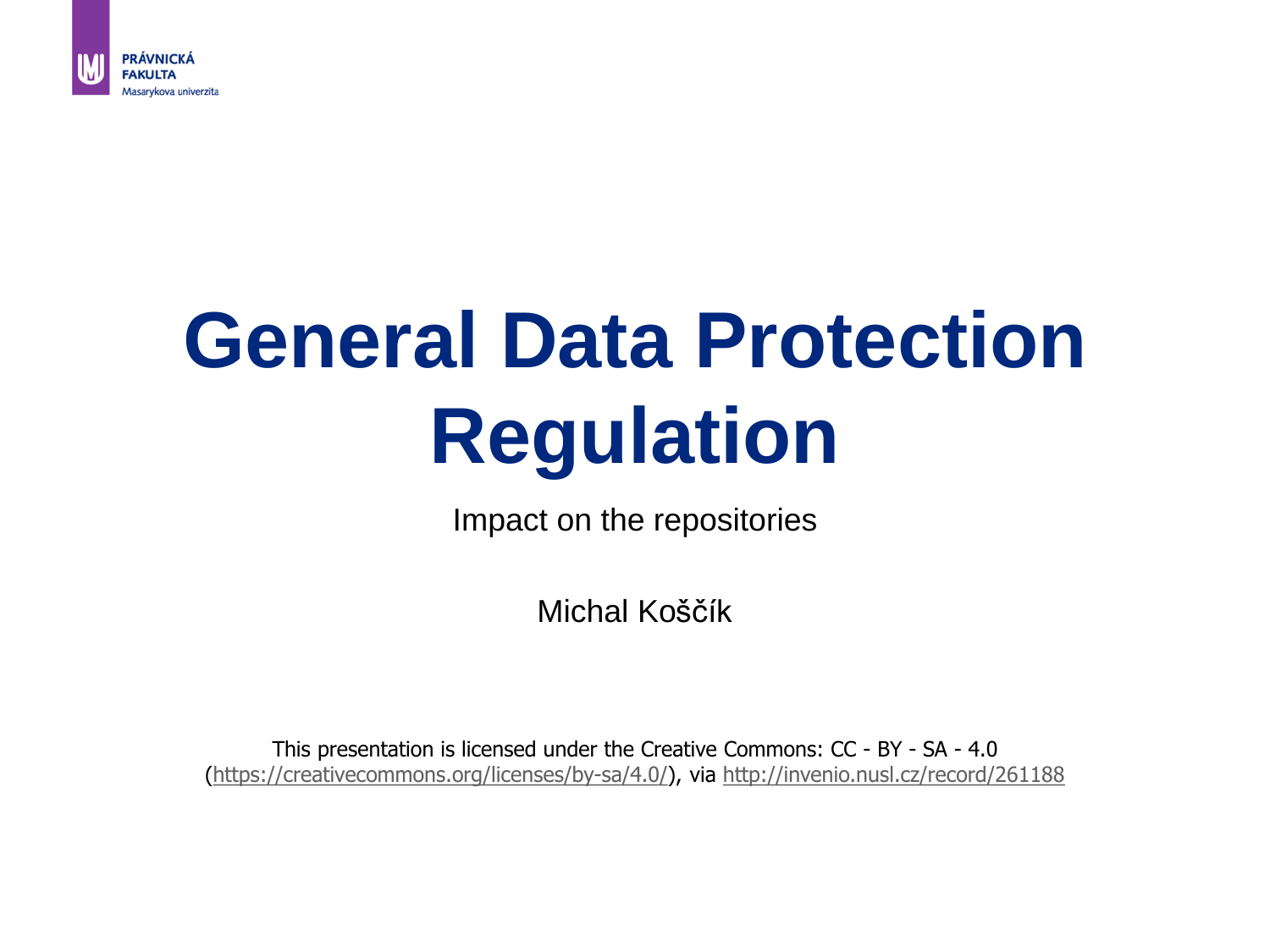

Finally, after four years of negotiations and formalities, the European Union will have its tough new privacy rules, replacing two-decades-old legislation that was much more open to interpretation by individual countries.

EU justice commissioner Věra Jourová

#### RECOMMENDED FOR YOU



## Here Come the World's Toughest



This Texas Unicorn Is Readying for a<br>Rare Oil IPO 138 AM EDT

2:42 AM EDT

5:35 AM EDT

IBM Shares Fall Despite Higher-Than-Expected Sales 1:17 AM EDT

Apple Retail Chief Angela Ahrendts<br>on Tuming Stores Into Town Squares 1:10 AM EDT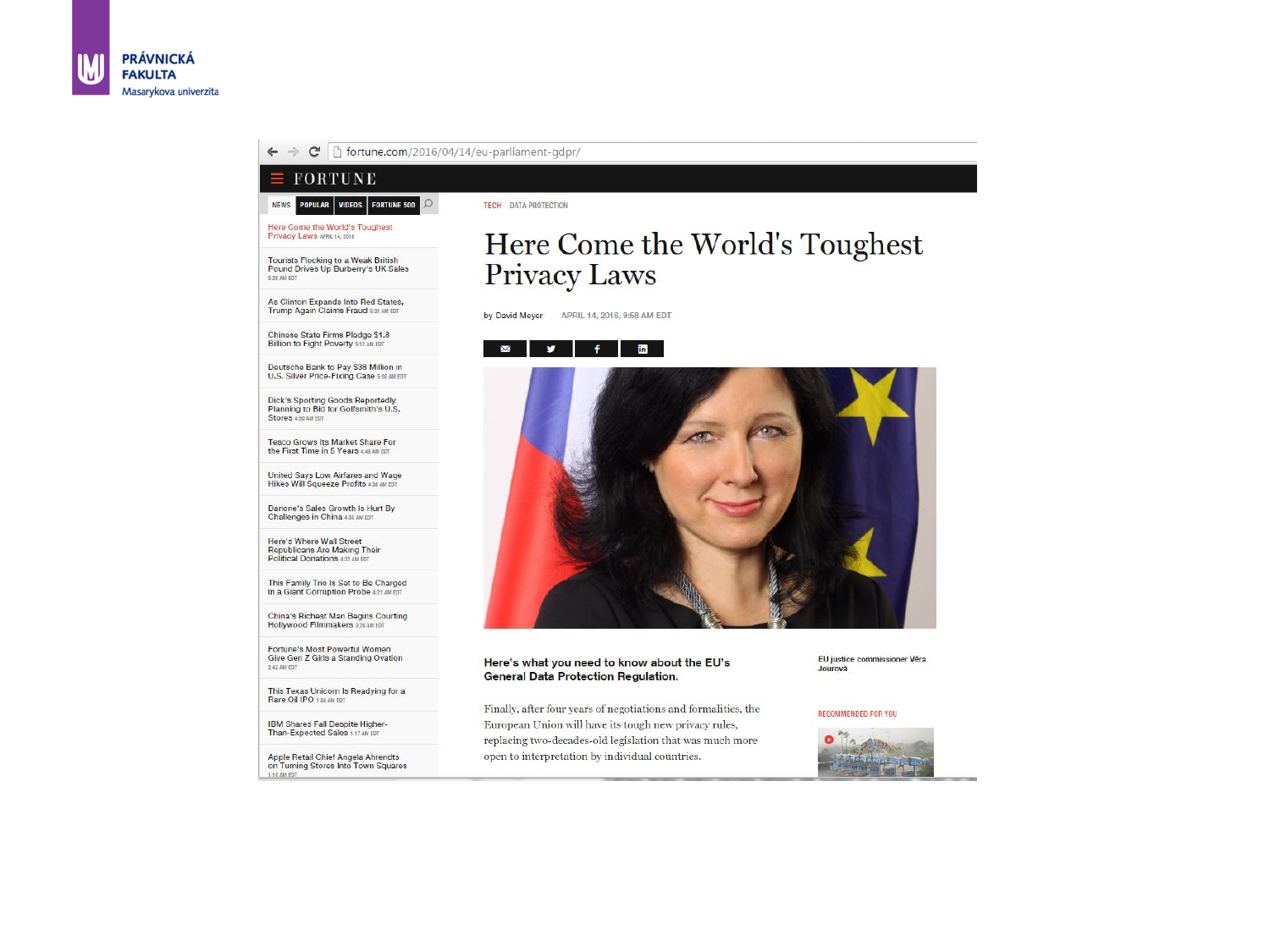

#### **Is there any personal data in grey literature?**

### Mainly accidental

- Annual reports, contact information,
- Websites and blogs
- Databases
- Poorly anonymized research data
- Diploma theses'
- Photogrpahies
- Biograpies,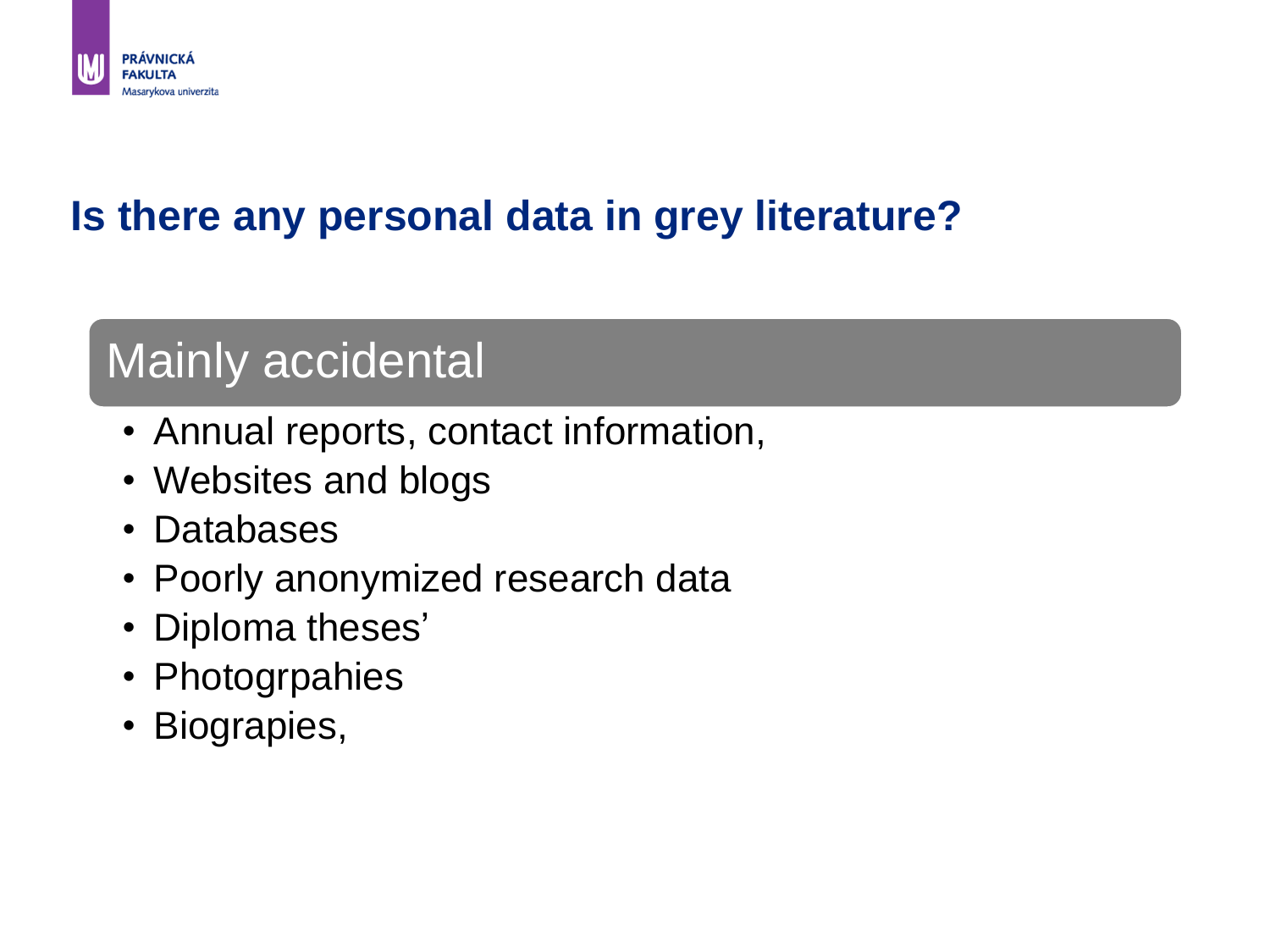

#### REGULATION (EU) 2016/679 OF THE EUROPEAN PARLIAMENT AND OF THE COUNCIL

#### of 27 April 2016

#### on the protection of natural persons with regard to the processing of personal data and on the free movement of such data, and repealing Directive 95/46/EC (General Data Protection Regulation)

#### (Text with EEA relevance)

#### THE EUROPEAN PARLIAMENT AND THE COUNCIL OF THE EUROPEAN UNION.

Having regard to the Treaty on the Functioning of the European Union, and in particular Article 16 thereof,

Having regard to the proposal from the European Commission,

After transmission of the draft legislative act to the national parliaments,

Having regard to the opinion of the European Economic and Social Committee  $(1)$ ,

Having regard to the opinion of the Committee of the Regions  $(2)$ ,

Acting in accordance with the ordinary legislative procedure  $(^3)$ ,

Whereas:

- (1) The protection of natural persons in relation to the processing of personal data is a fundamental right. Article 8(1) of the Charter of Fundamental Rights of the European Union (the 'Charter') and Article 16(1) of the Treaty on the Functioning of the European Union (TFEU) provide that everyone has the right to the protection of personal data concerning him or her.
- (2) The principles of, and rules on the protection of natural persons with regard to the processing of their personal data should, whatever their nationality or residence, respect their fundamental rights and freedoms, in particular their right to the protection of personal data. This Regulation is intended to contribute to the accomplishment of an area of freedom, security and justice and of an economic union, to economic and social progress, to the strengthening and the convergence of the economies within the internal market, and to the well-being of natural persons.
- (3) Directive 95/46/EC of the European Parliament and of the Council (4) seeks to harmonise the protection of fundamental rights and freedoms of natural persons in respect of processing activities and to ensure the free flow of personal data between Member States.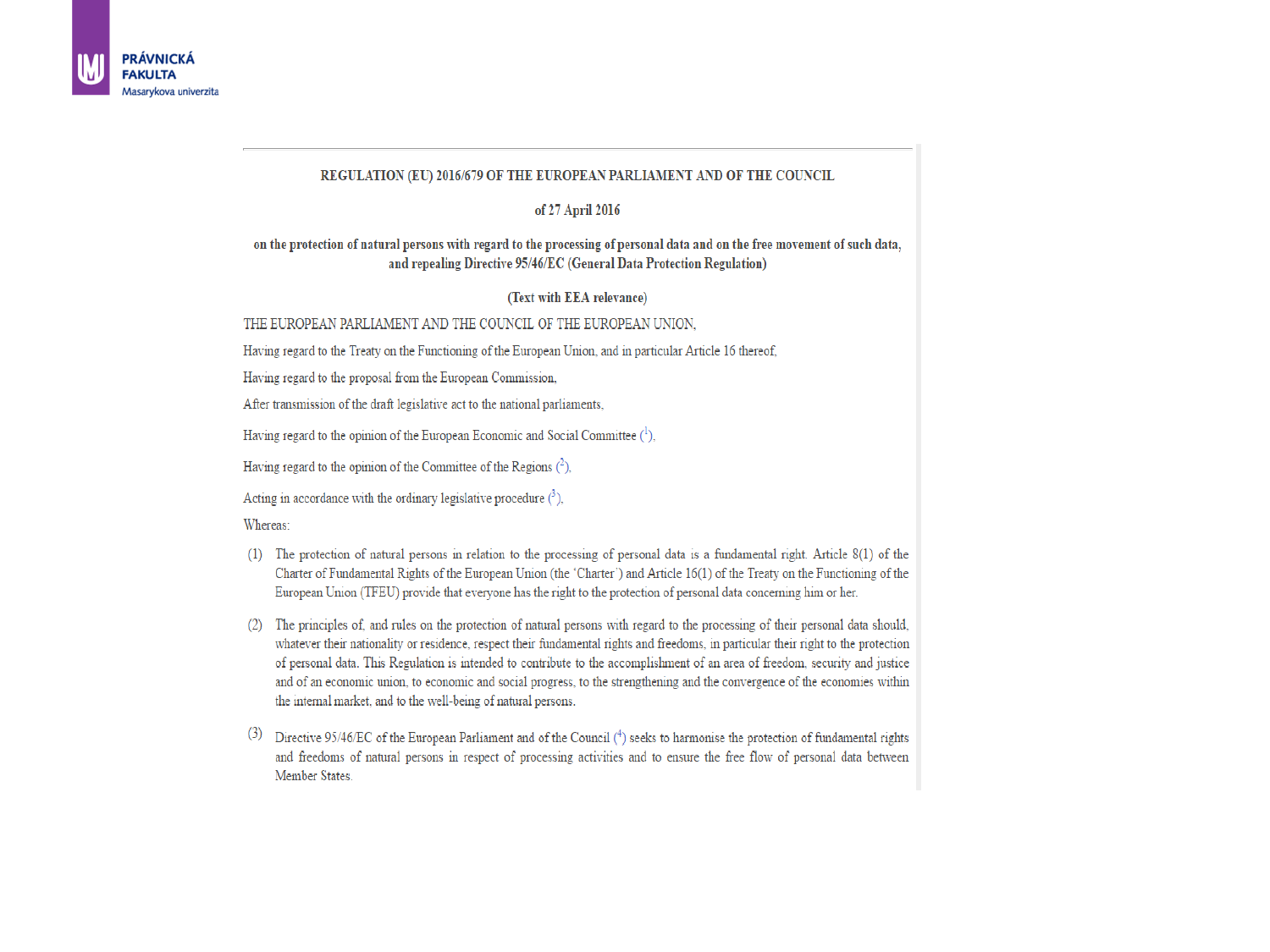|                |                           |                         | LEDEN          |    |    |              |
|----------------|---------------------------|-------------------------|----------------|----|----|--------------|
| Po             |                           |                         |                |    |    |              |
| $\mathbf{1}$   | $\mathbf 2$               | $\overline{\mathbf{3}}$ | $\overline{4}$ | 5  | 6  | 7            |
| 8              | 9                         | 10                      | 11             | 12 | 13 | 14           |
| 15             | 16                        | 17                      | 18             | 19 | 20 | 21           |
| $^{22}$        | 23                        | 24                      | 25             | 26 | 27 | 28           |
| 29             | 30                        | 31                      |                |    |    |              |
|                |                           |                         | DUBEN          |    |    |              |
| Po             |                           |                         |                |    | š. |              |
|                |                           |                         |                |    |    | $\mathbf{1}$ |
| $\overline{2}$ | $\overline{\overline{3}}$ | $\overline{4}$          | 5              | 6  | 7  | 8            |
| 9              | 10                        | 11                      | 12             | 13 | 14 | 15           |
| 16             | 17                        | 18                      | 19             | 20 | 21 | $22\,$       |
| 23             | 24                        | 25                      | 26             | 27 | 28 | 29           |
| 30             |                           |                         |                |    |    |              |
|                |                           |                         | ČERVENEC       |    |    |              |
| Po             |                           |                         |                |    |    | Ń.           |
|                |                           |                         |                |    |    | $\mathbf{1}$ |
| $\overline{2}$ | 3                         | 4                       | 5              | 6  | 7  | 8            |
| 9              | 10 <sup>10</sup>          | 11                      | 12             | 13 | 14 | 15           |
| 16             | 17                        | 18                      | 19             | 20 | 21 | 22           |
| 23             | 24                        | 25                      | 26             | 27 | 28 | 29           |
|                |                           |                         |                |    |    |              |
|                | 31                        |                         |                |    |    |              |
| 30             |                           |                         | ŘÍJEN          |    |    |              |
| Pe             |                           |                         |                |    |    |              |
| $\mathbf{1}$   | $\boldsymbol{2}$          | 3                       | $\overline{4}$ | 5  | 6  | 7            |
| 8              | 9                         | 10                      | 11             | 12 | 13 | 14           |
| 15             | 16                        | 17                      | 18             | 19 | 20 | 21           |
| 22             | 23                        | 24                      | 25             | 26 | 27 | 28           |
| 29             | 30                        | 31                      |                |    |    |              |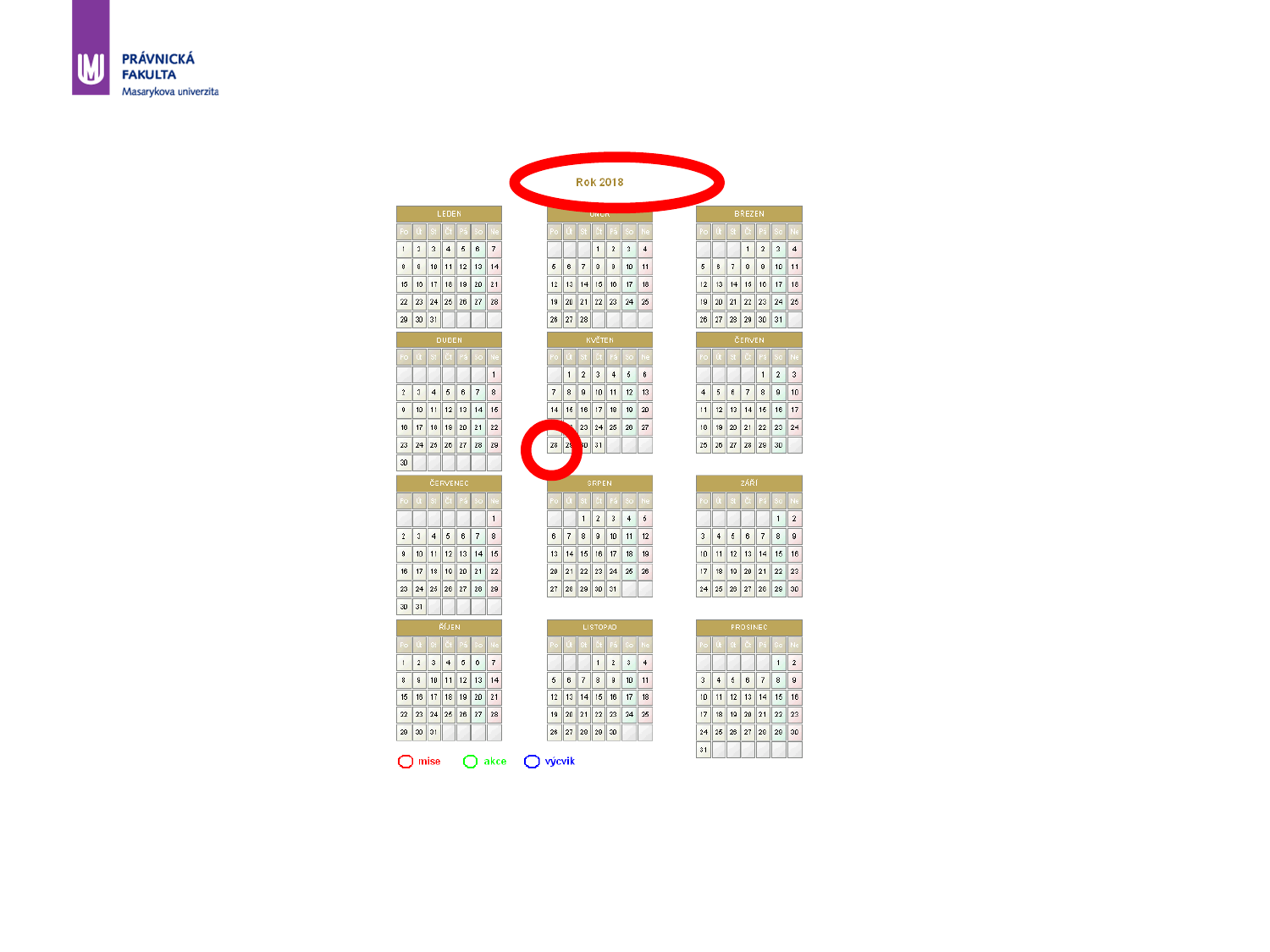

## **Where is the difference?**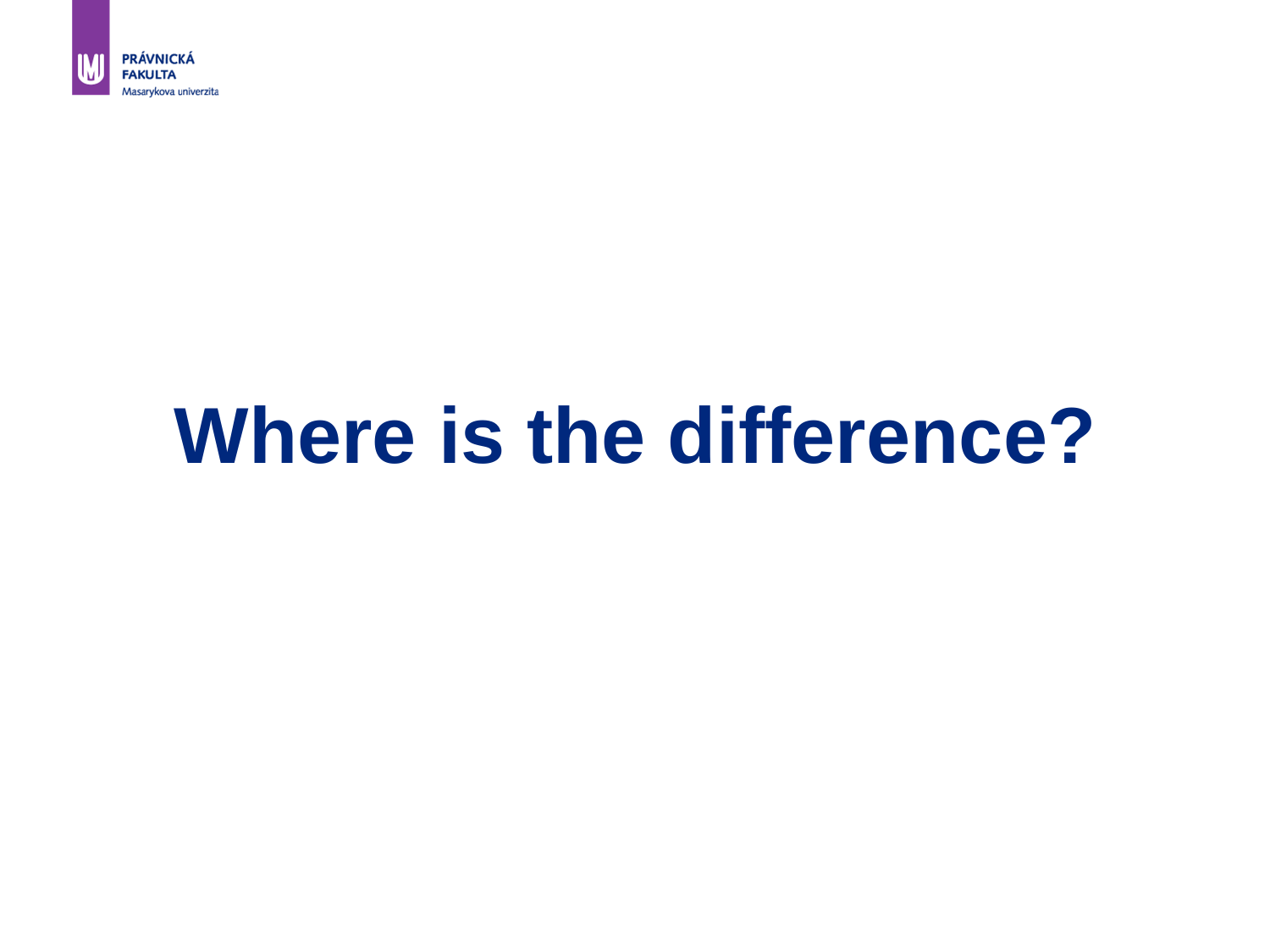

### **Basic pillars of regulation**

### **"Old" (current) directive**

- Broad definition of PD
- **Title to process PD** 
	- Consent
	- **Legal entitlement**
- Triangle of
	- **Data subject**
	- **Controller**
	- Processor

### **"New" GDPR**

- **Even broader definition of** PD
- Title to process PD
	- Consent
	- **Legal entitlement**
- Triangle of
	- **Data subject**
	- **-** Controller
	- Processor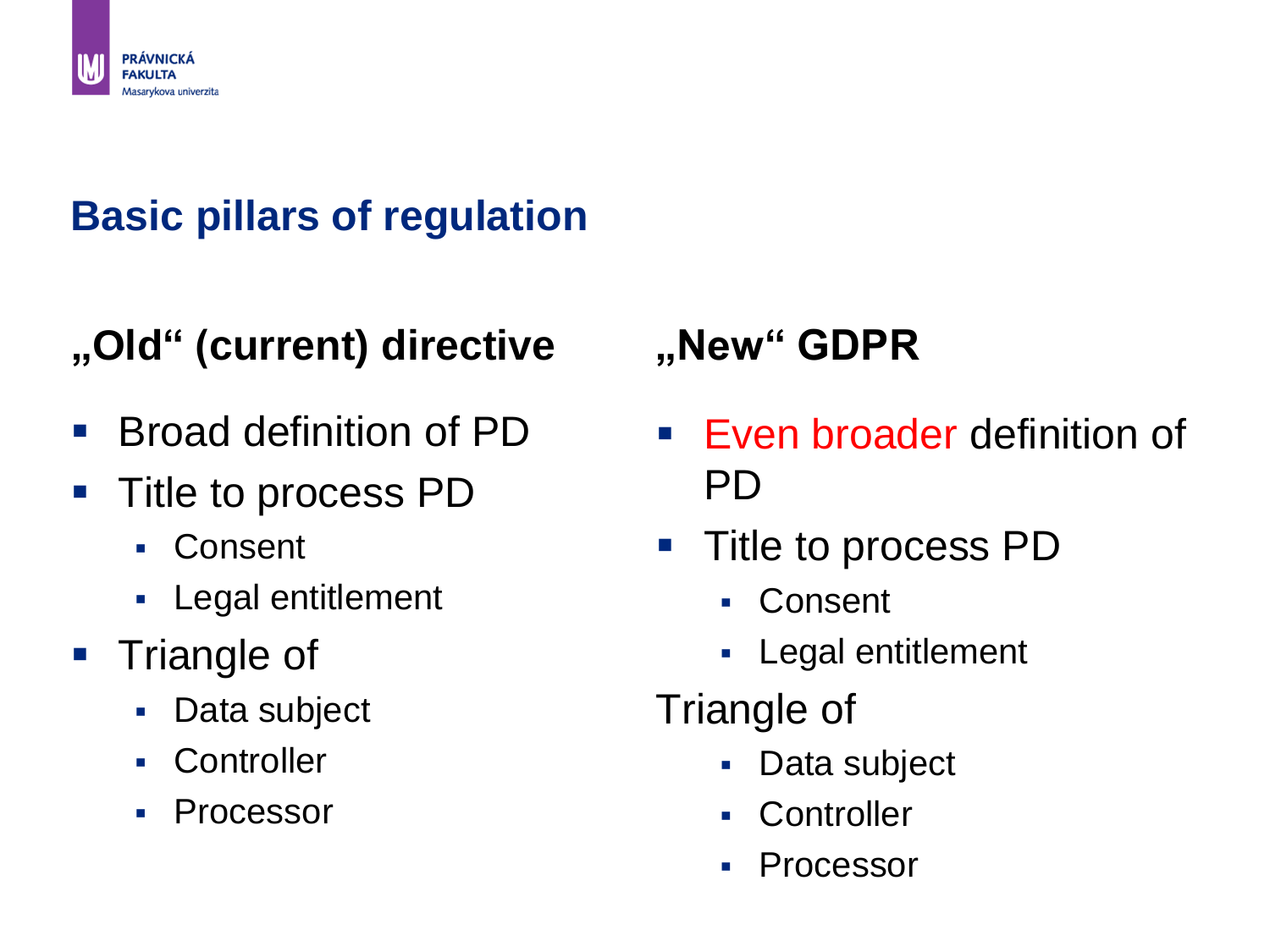

#### **Comparison**

### **"Old" (current) directive**

- 32 Articles
- Needs to be adopted by member states

### **"New" GDPR**

- 99 Articles
- **Direct effect**

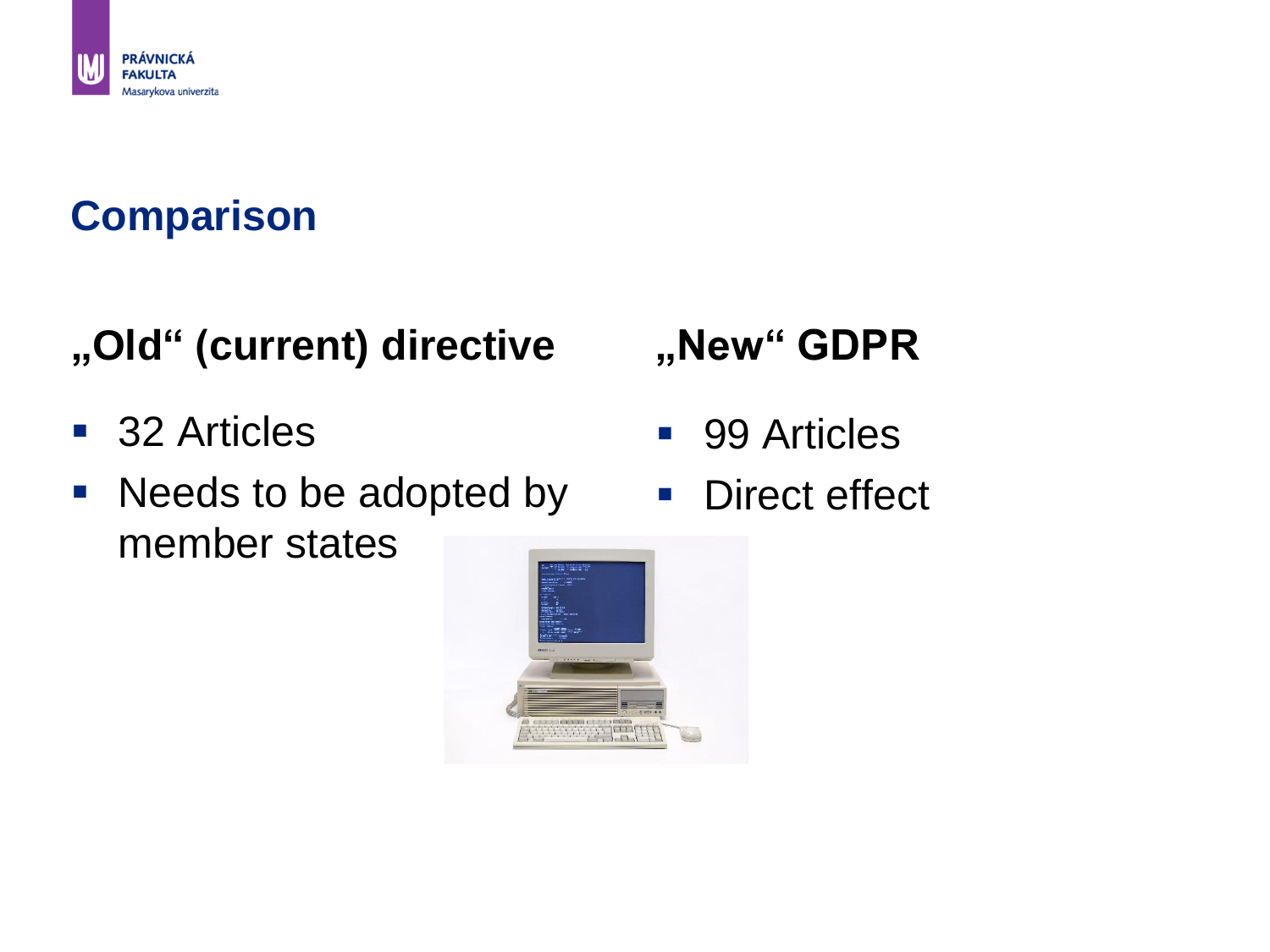



From 1995 to 2016 Data protection needed some FACELIFTs but did not change that much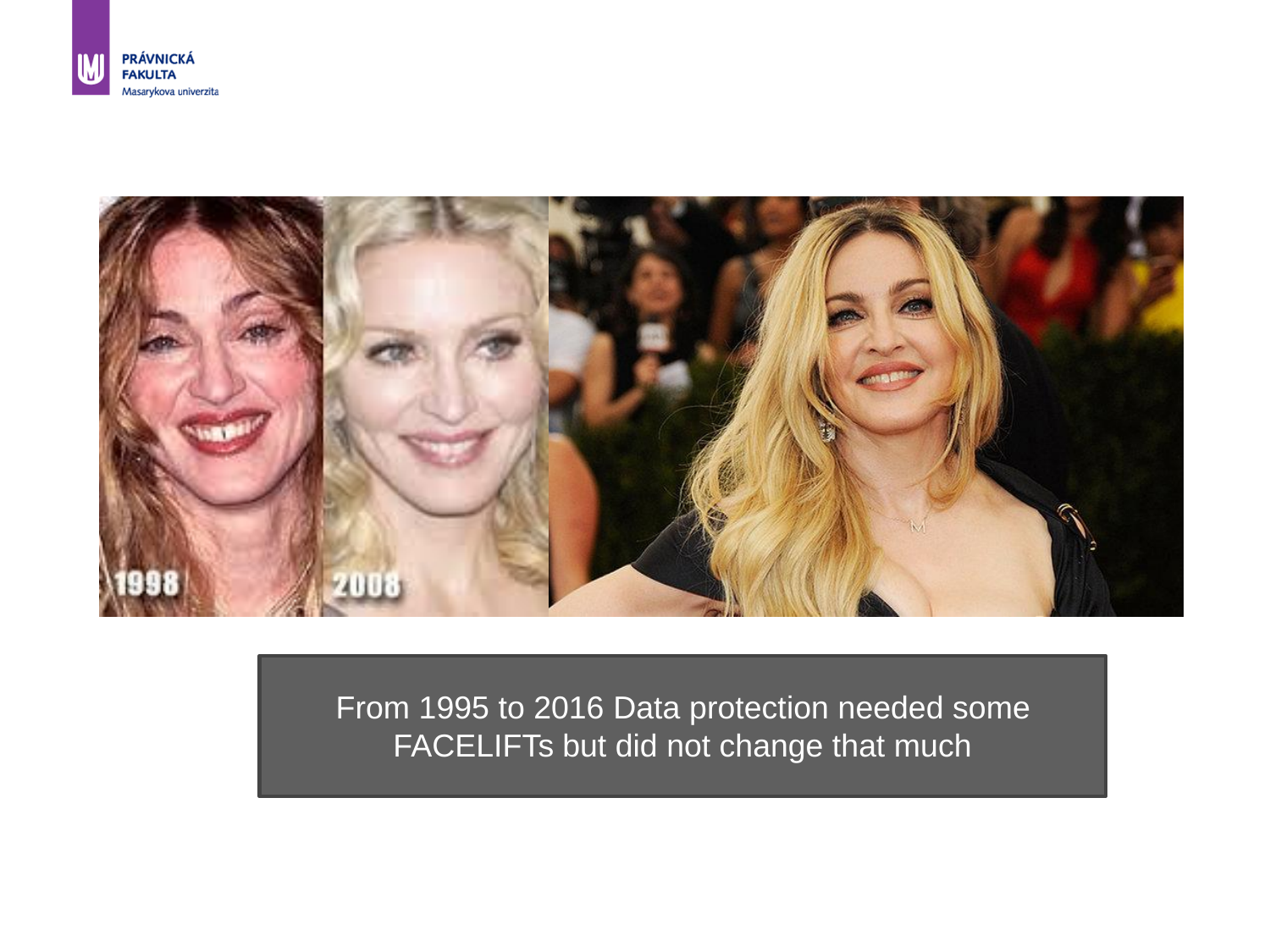

#### **Principles**

## **Controller**

• the person who determines the purpose of data processing

Processor

• performs certain activities on controller's request

Data subject

• Also known as "human"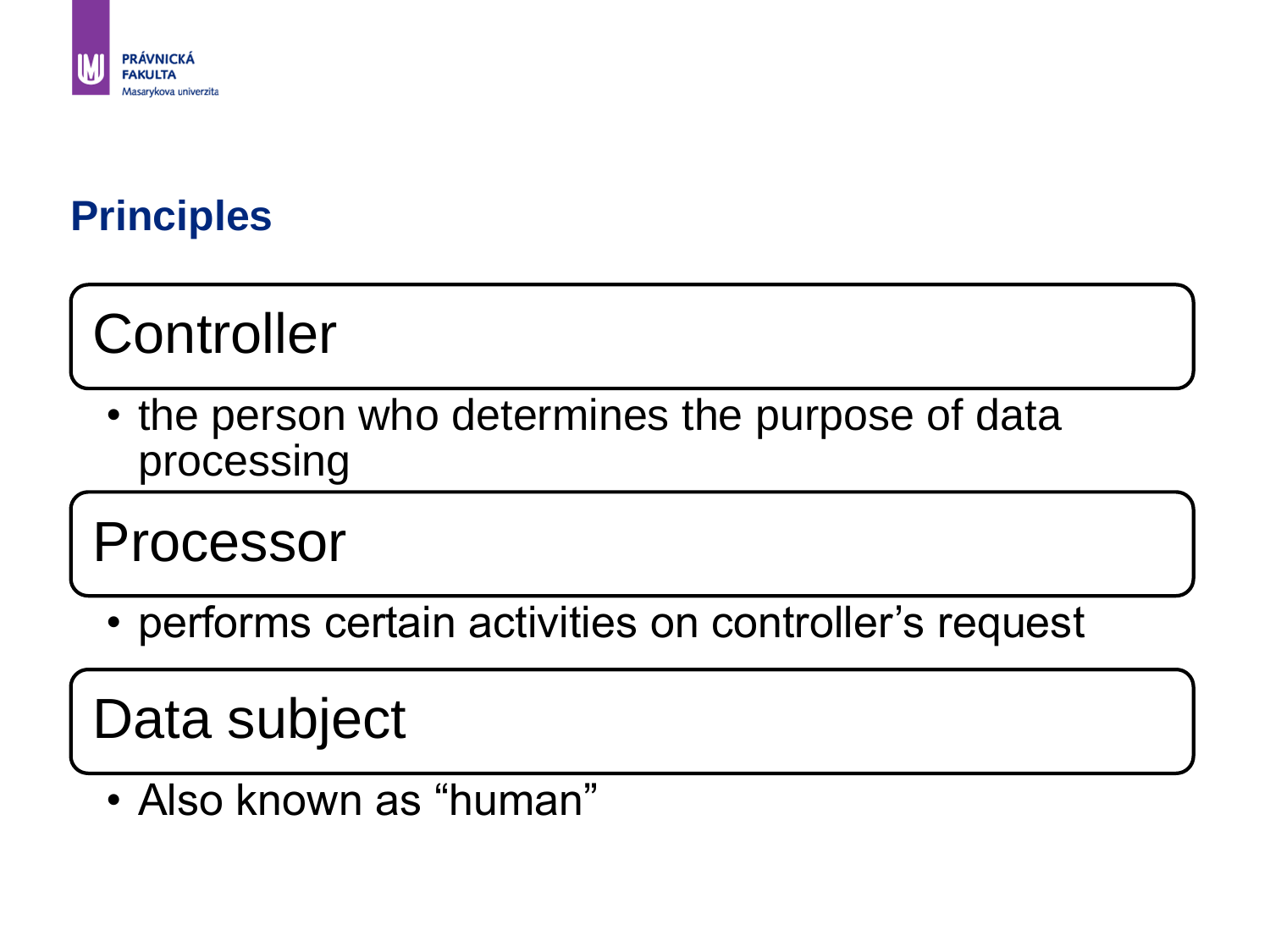

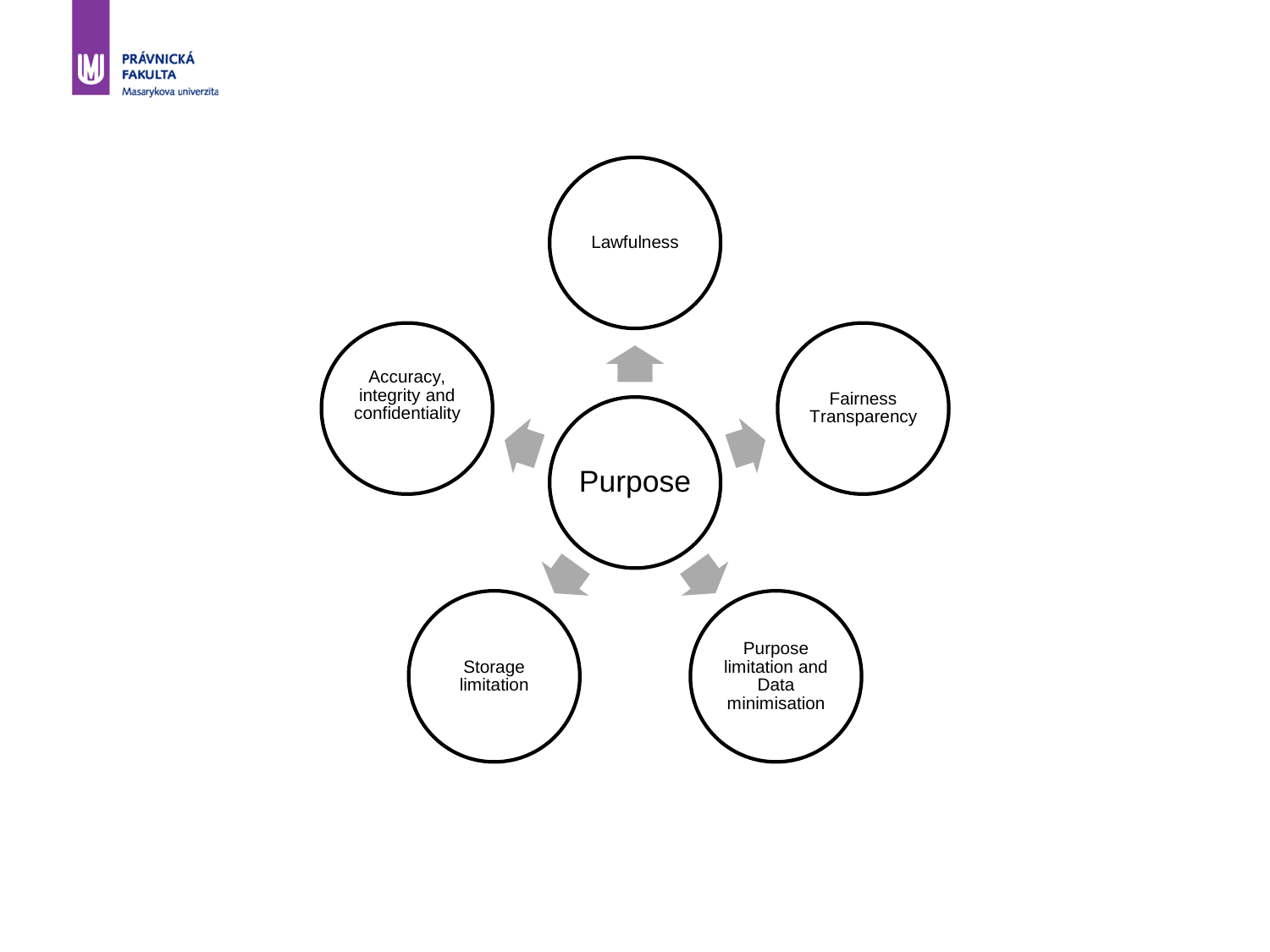

#### **Processing data without consent**

performance of a contract to which the data subject is party

compliance with a legal obligation of a controller

in order to protect the vital interests of the data subject or of another natural person

for the performance of a task carried out in the public interest

the exercise of official authority vested in the controller

legitimate interests pursued by the controller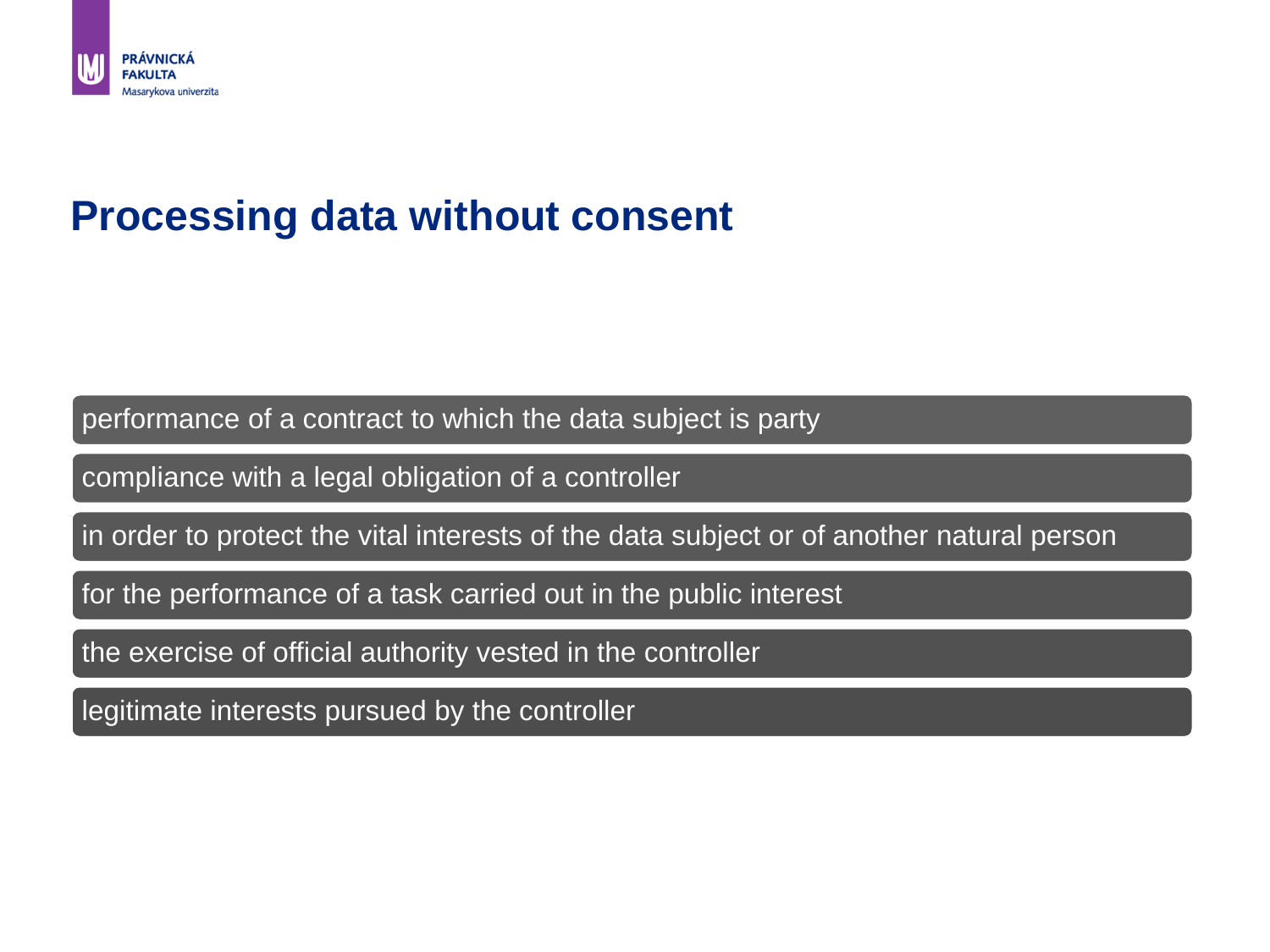

#### **The principle of storage limitation and exception for archiving in public interest**

that personal data must not be kept in a form which permits identification of data subjects for no longer than is necessary for the purposes for which the personal data are processed

**Exception** 

- long term processing "solely for archiving purposes in the public interest, scientific or historical research purposes or statistical purposes
- public repositories are in general entitled to collect, process, store and make available certain personal information, even if that information was not originally created or collected for the purposes of archiving in a repository

Proportionality!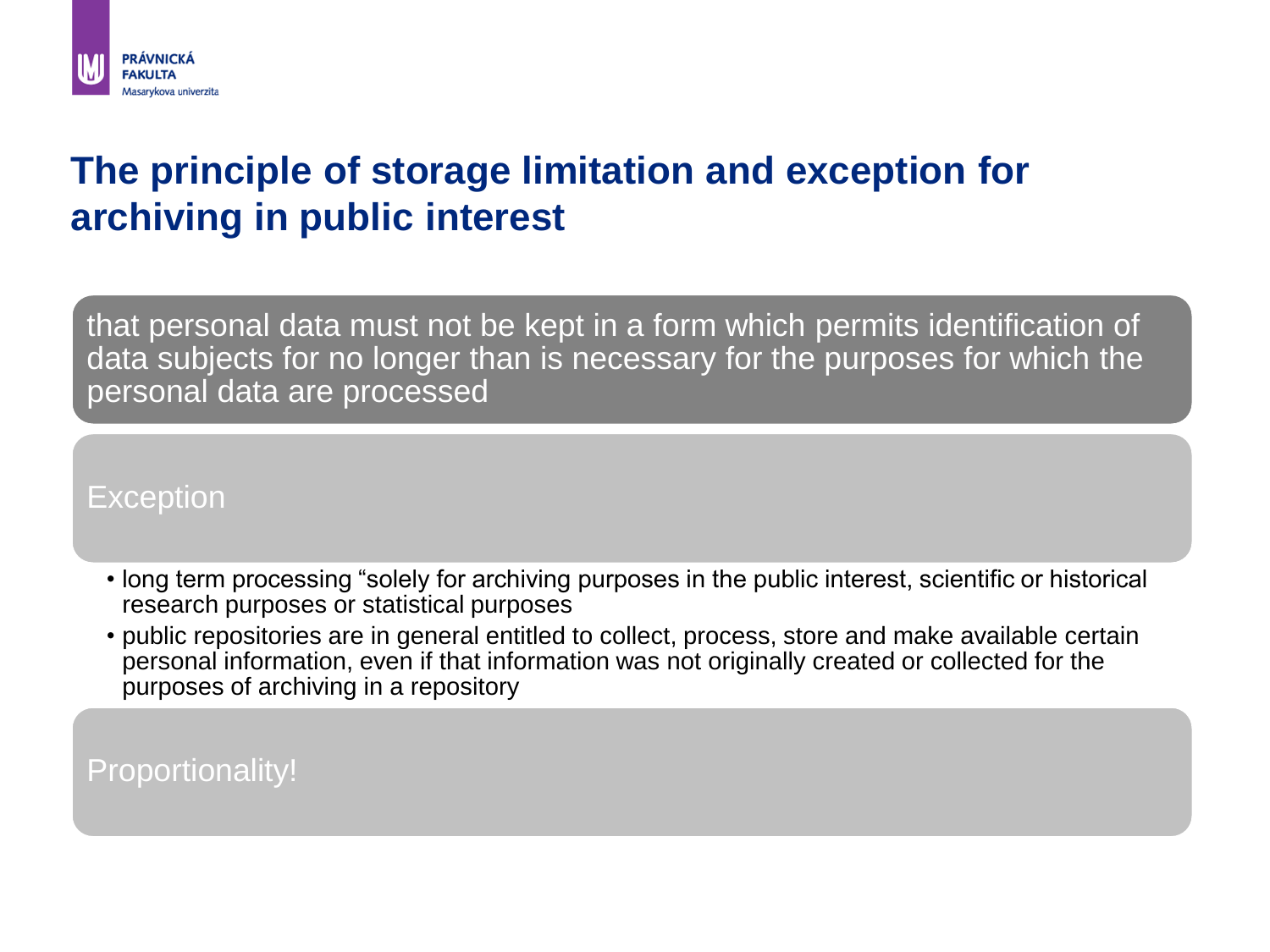

## **RIGHT TO OBJECT AND RIGHT TO ERASURE**

Definujte zápatí - název prezentace / pracoviště 14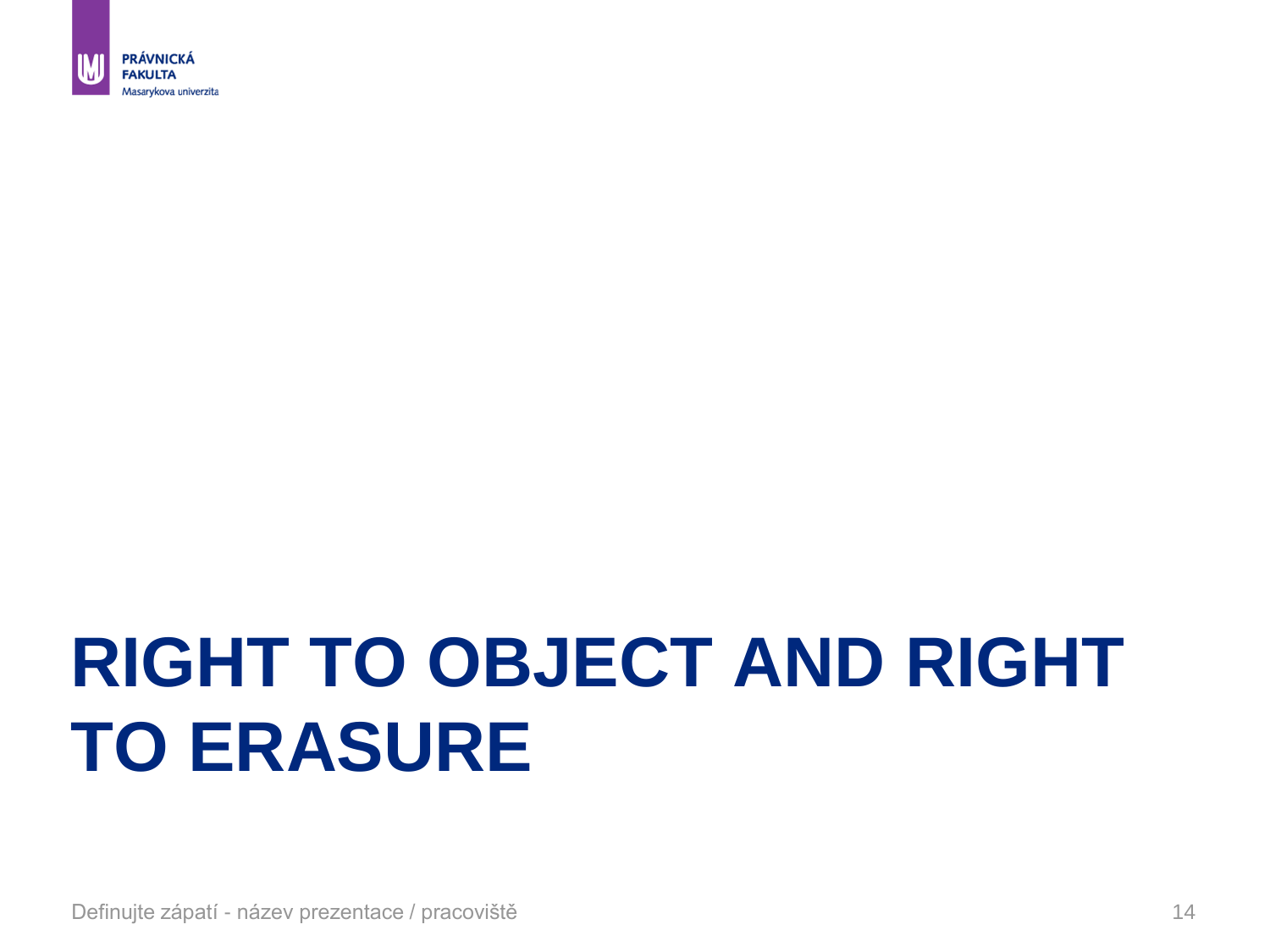

#### **Right to object and right to erasure (right to be forgotten)**

- **he controller shall have the obligation to erase** personal data on request, if there are no overriding legitimate grounds for the processing, such as
	- exercising the right of freedom of expression and information
	- compliance with a legal obligation
	- reasons of public interest in the area of public health
	- archiving purposes in the public interest, scientific or historical research purposes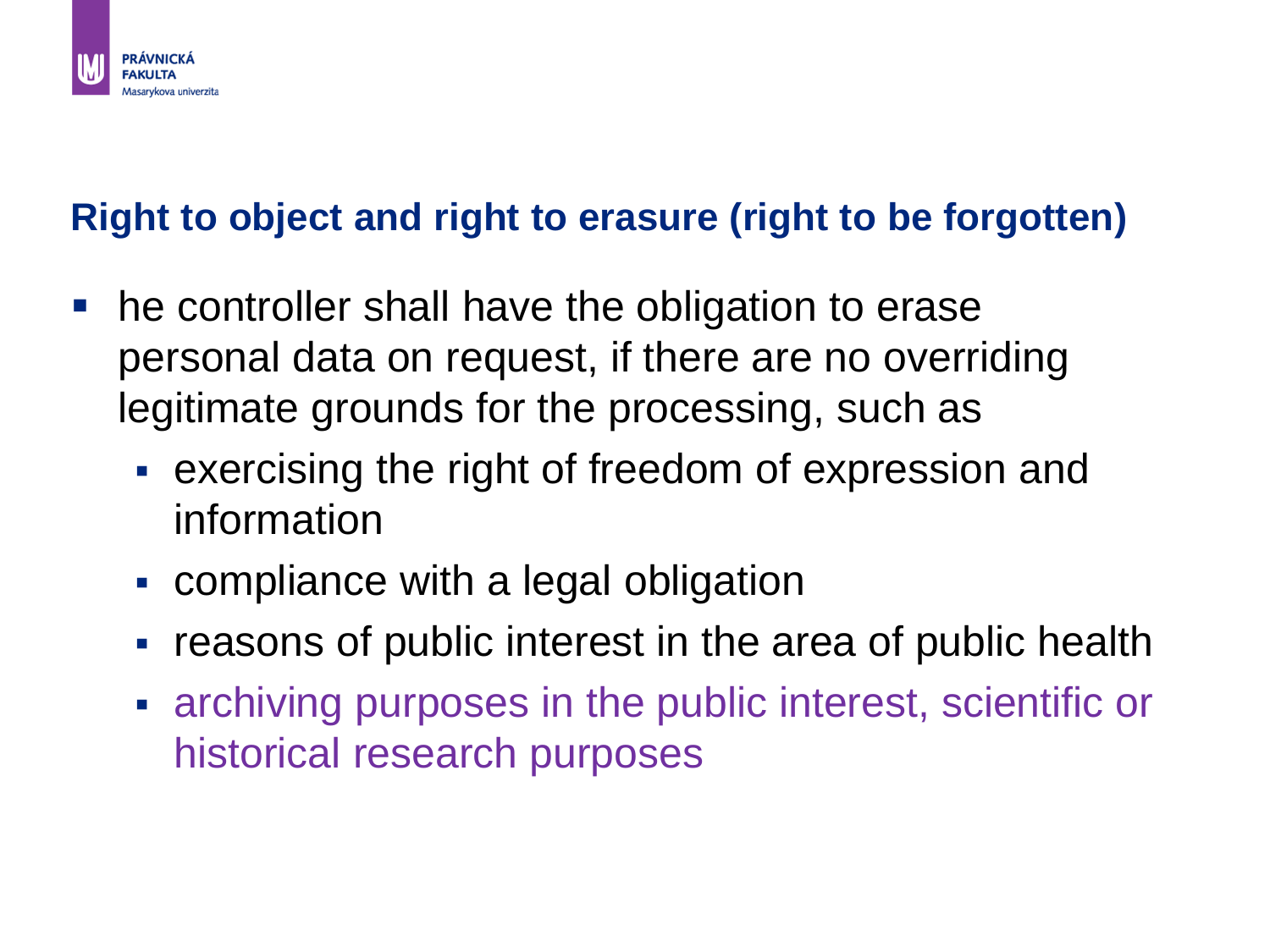

# **Data protection by design**

Old concept, newly defined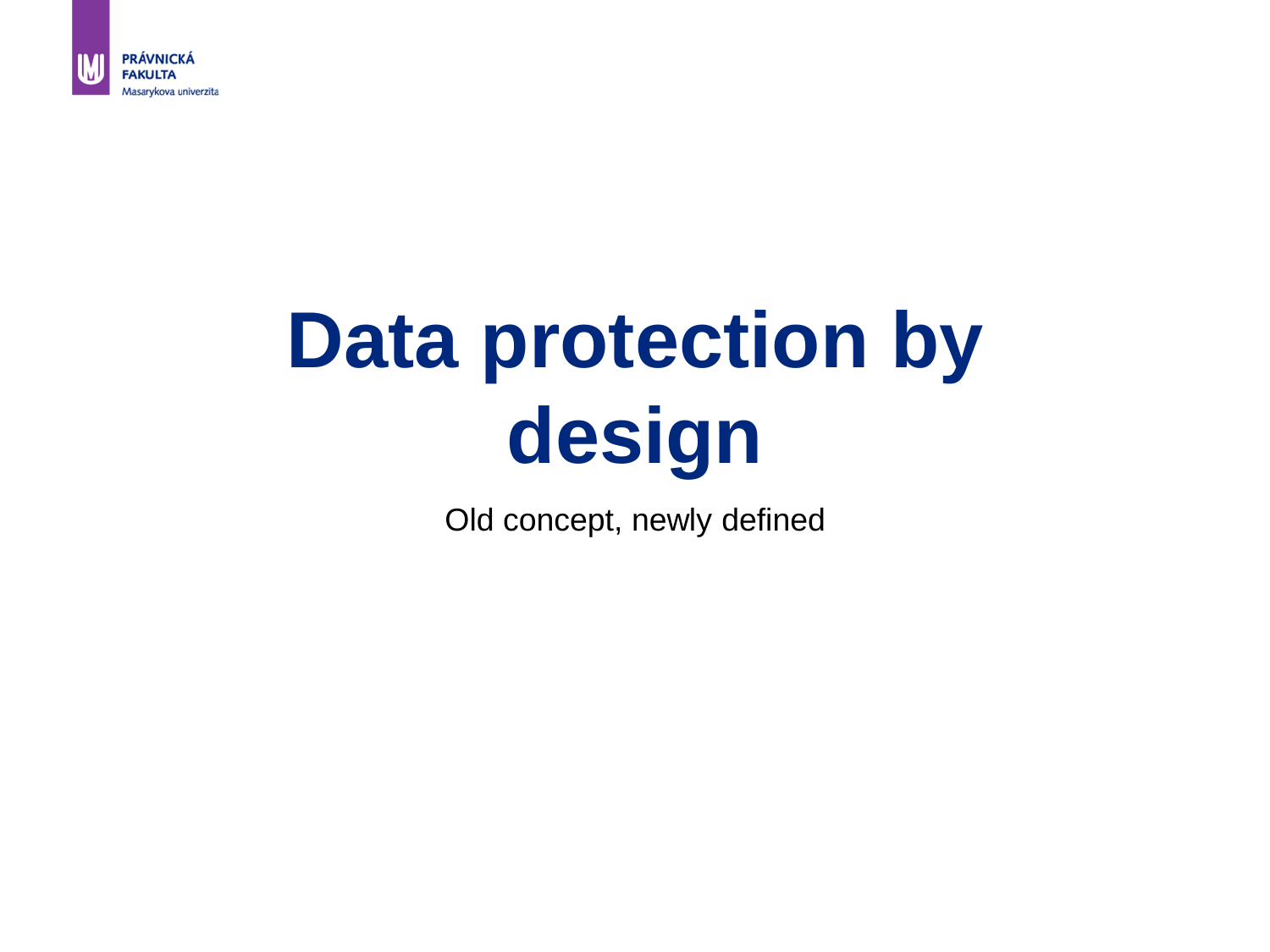

#### **The liability starts even before processing takes place**

form of good practice of the data controller to design its processes and systems in order to minimize the risks of data protection breaches

The GDPR introduces obligation of the controller to implement appropriate technical and organisational measures to ensure and to be able to demonstrate that processing is performed in accordance with this Regulation

The controller is explicitly required to assess the risks, make plans for the security of the data both at the time of the determination of the means for processing and at the time of the processing itself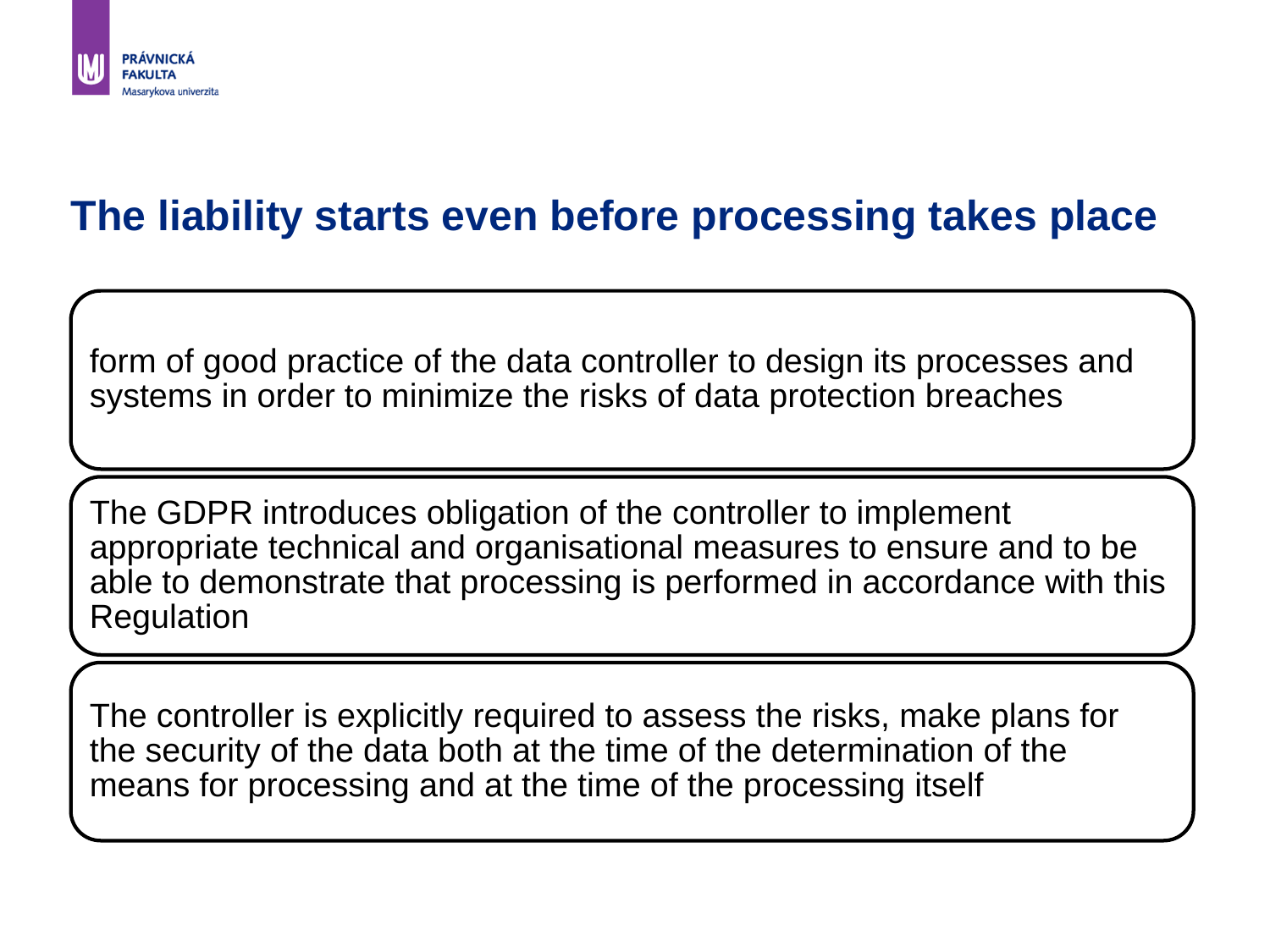

#### **Anonymisation, pseudonymisation and profiling**

### Anonymized

• The key to pseudonyms does not exist

#### Pseudonymized

- can be de-cyphered and the induvial can be tracked and identified
- pseudonymized data is personal data and fall within the scope of the regulation.

### Profiling

• automated processing of personal data consisting of the use of personal data to evaluate certain personal aspects